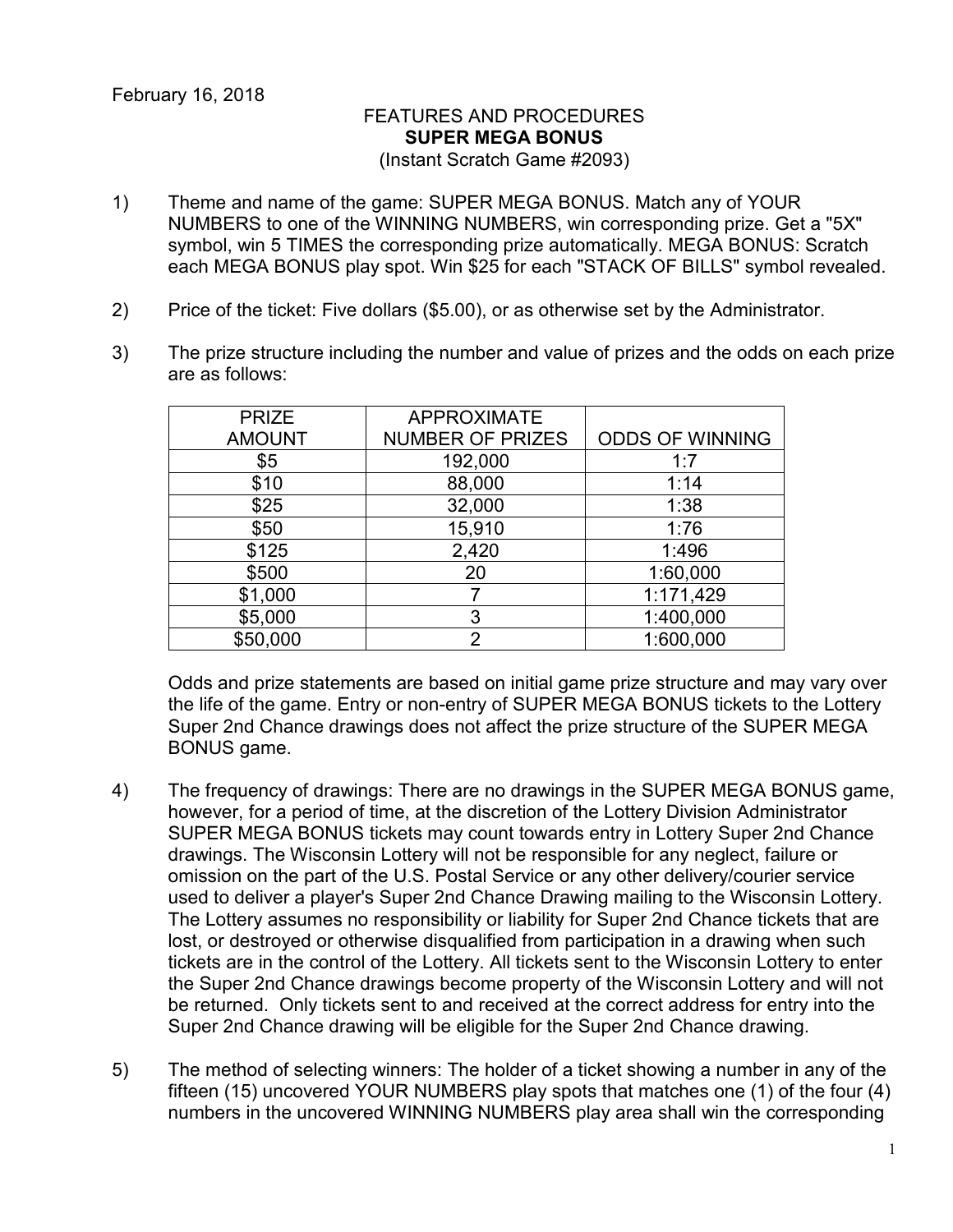prize amount shown for that same matching YOUR NUMBERS play spot. The holder of a ticket showing a "5X" play symbol in any of the fifteen (15) uncovered YOUR NUMBERS play spots shall win five (5) times the corresponding prize amount automatically regardless of the numbers in the WINNING NUMBERS play area.

The holder of a ticket showing a "STACK OF BILLS" play symbol in any of the five (5) uncovered MEGA BONUS play spots shall win twenty-five dollars (\$25) for each "STACK OF BILLS" symbol in an uncovered MEGA BONUS play spot.

- 6) The method of making payment to winners:
	- A. Submission of the original ticket (not a copy), as provided below, shall be the sole method of claiming a prize.
	- B. Payment of prizes under six hundred dollars (\$600) may be made by presenting the ticket for validation and payment to any Wisconsin Lottery retailer.
	- C. The original winning ticket must be signed by a single human being. For-profit and non-profit entities, trusts, and other non-human beings are not eligible to play or claim a prize in this game. Payment of any prize totaling five hundred thousand, nine hundred ninety-nine dollars (\$500,999) or less may be made by either 1) signing the back of the original winning ticket, completing a Lottery claim form and presenting it in person to any Lottery office for validation and payment by the claim deadline under section 6(G), or 2) by signing the back of the original winning ticket, completing a Lottery claim form and mailing it for validation and payment to Lottery Headquarters in Madison. If claiming a prize by mail, the original winning ticket and Lottery claim form must be mailed to Lottery Headquarters in Madison in a properly addressed envelope with the postage duly prepaid by the claim deadline under section 6(G). Payment of any prize totaling five hundred and one thousand dollars (\$501,000) or more must be made by signing the back of the original winning ticket, completing a Lottery claim form and presenting it in person to the Lottery Headquarters in Madison for validation and payment by the claim deadline under section 6(G). Personal appearance may be waived at the Lottery Division Administrator's sole discretion.
	- D. Tickets are void if stolen, unissued, mutilated, altered, counterfeit, or otherwise fail validation tests. The Lottery at its sole discretion reserves the right to pay any mutilated ticket based upon the facts and circumstances of the particular claim. Such action by the Lottery is final and non-reviewable.
	- E. Tickets are void if misprinted. "Misprinted" means any mistake or difference from the original ticket or game specifications of any kind in the printing, manufacturing, packaging or other processing related to the production or distribution of the ticket caused by the raw materials, processes or handling of the ticket until its ultimate sale to the consumer/player. "Misprinted" includes but is not limited to the tickets being unreadable, misregistered, defective, or multiply printed. Also, "misprinted" includes errors in the computer software, computer hardware, code or programming of the game regardless of whether the errors were imbedded or caused by human action relating to any of the matters